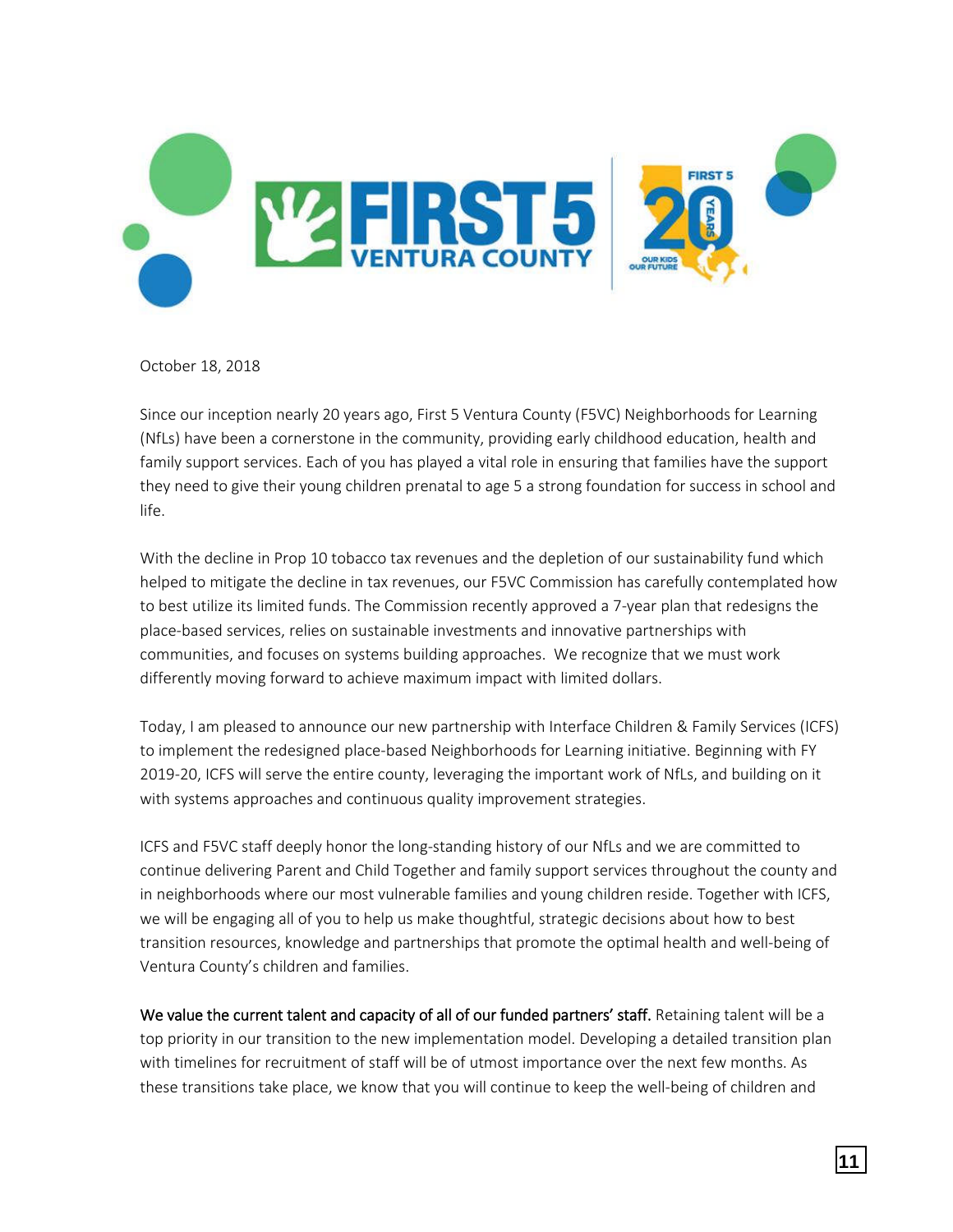families front and center in your work over these next weeks and months. And please remember that these changes to Neighborhoods for Learning contracts will not go into effect until July 1, 2019.

I know that this has been a difficult process for everyone as we worked to find the most sustainable path forward. I understand there are many questions about these changes and I remain committed to ongoing transparent communication! We will continue to keep staff, partners, parents, and community members informed. F5VC is planning parent information sessions as well as producing bilingual materials that funded partners can provide to parents.

In the meantime, we ask that you direct all questions and concerns (from staff or families) to the contact information below so that messaging remains consistent. Speaking with a unified voice will greatly help reduce confusion with the families we serve during this transition! We also invite funded partner staff to join us for upcoming "Coffee and Conversations" to share suggestions and ask questions.

I am humbled by and grateful for your dedication and the amazing work you do every day to improve the lives of young children and their families! On behalf of the Commission, children and families my sincerest thank you!

Warmly,

 $40015$ 

Petra Puls Executive Director

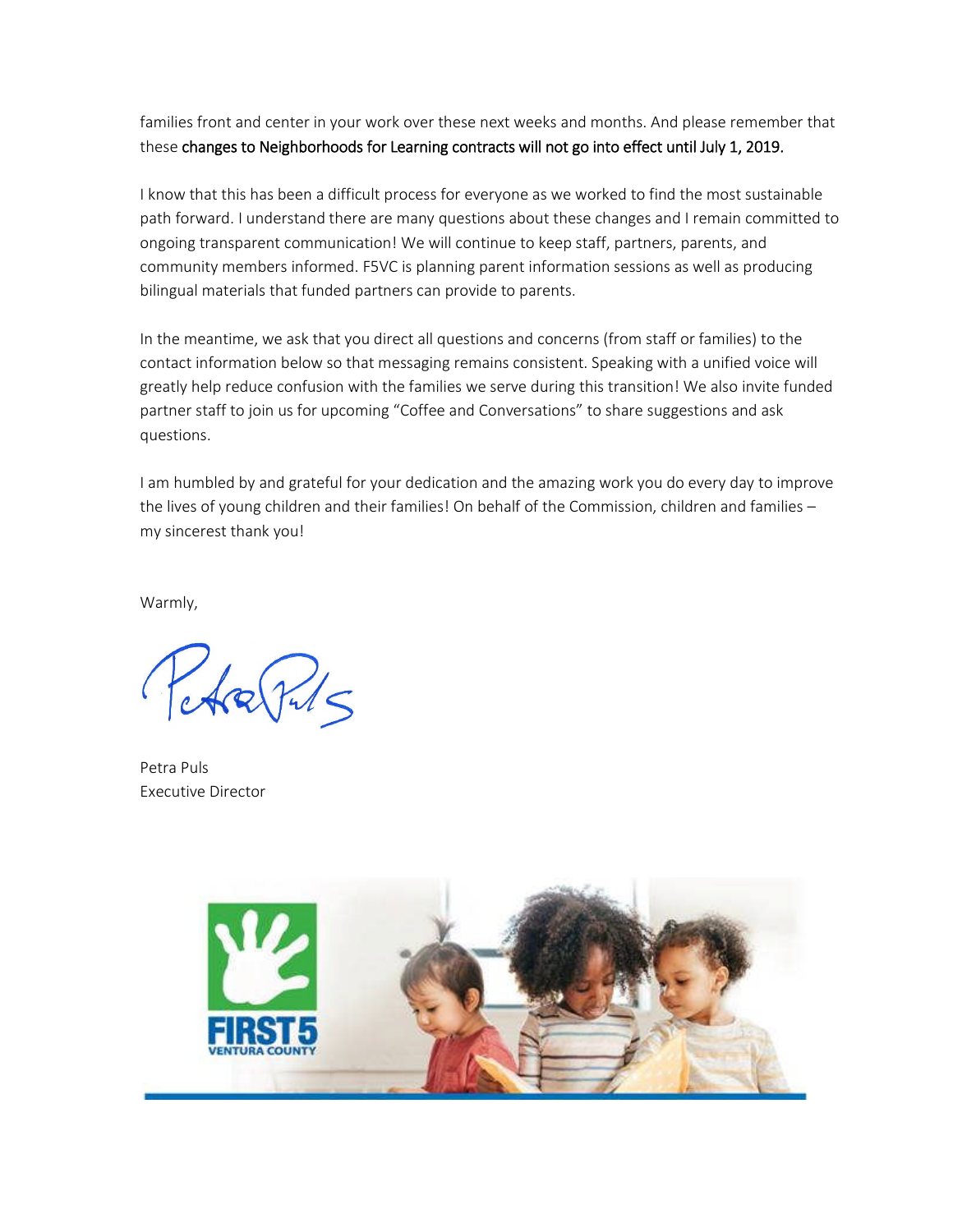

We are looking forward to working with you as we transition to the newly redesigned Neighborhood for Learning model. We have received some questions – keep them coming – and want to offer some answers. We are also developing bilingual handouts to provide to parents, and will incorporate answers to any questions you are receiving. For additional information or questions, email us at assistant@first5ventura.org or call 805-648-9990.

# **Will families still be able to receive Neighborhood for Learning services in their neighborhood?**

Yes! First 5 Ventura is maintaining a **countywide** approach with Parent and Child Together (PACT) and family support services for **everyone**.

## **Will all income levels be able to receive services?**

Yes! First 5 Ventura remains committed to serving families of all income levels who can benefit from early childhood experts and resources. We will develop a sliding fee scale to enable us to serve more families. We'll seek parent and staff input as we develop the pricing and no family will be excluded based on inability to pay. The sliding fee scale will be implemented in the summer of 2019.

## **Can families continue attending classes in 2019?**

Yes! Classes will continue with current providers until July 1, 2019. Our current partners are working together closely as we expand our partnership with Interface Children & Family Services to ensure a smooth transition. Interface will take the lead role in providing PACT and family support services countywide in July 2019.

### **Does Interface Children & Family Services have experience with early childhood?**

Yes! Interface has successfully delivered the Triple P Positive Parenting program and is experienced in delivering prevention and early intervention services that focus on social-emotional development/attachment/bonding. They served more than 4,000 families in Santa Paula and Oxnard through Family Resource Centers last year, and will work with all of our Neighborhoods for Learning to expand their reach in a culturally relevant way throughout Ventura County.

### **Will preschool still be available?**

Yes! The First 5 Ventura County Commission will continue to fund \$1 million in preschool investments annually through June 30, 2021. We will continue to update you as we work out preschool details.